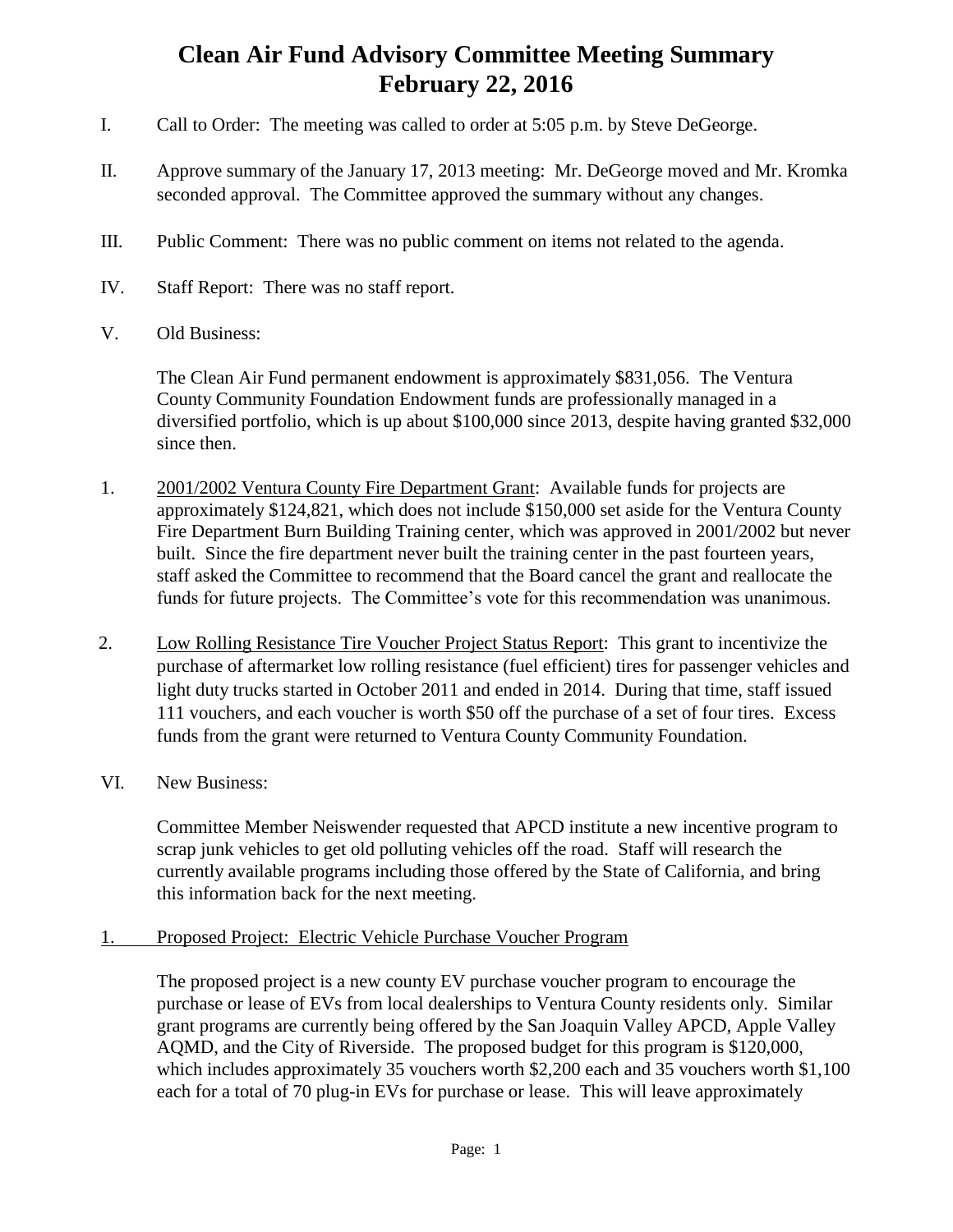\$4,500 for printing vouchers, administrative costs, and advertising costs. APCD staff has contacted all Ventura County auto dealers offering EVs costing less than \$50,000 and requested that the dealers provide a matching dealer discount in the form of a lower sales price. These dealer discounts will effectively double the amount of available incentive funds and would be in addition to any manufacturer, state, and federal incentive programs.

Thus far, APCD has commitments from the following Ventura County auto dealers:

- 1. Fiat of Thousand Oaks (\$2,200 discount for the Fiat 500E battery EV)
- 2. Mercedes-Benz of Oxnard (\$2,200 discount from the B250 EV)
- 3. Neftin Volkswagen in Thousand Oaks (\$1,100 discount from the e-Golf EV)
- 4. Smart Center of Oxnard (\$1,100 discount from the Smart EV)
- 5. Team Nissan of Oxnard (\$2,200 from the Nissan Leaf)
- 6. Kemp Ford in Thousand Oaks (\$1,100 each for the Focus EV and Energi plug-in hybrids)
- 7. Steve Thomas BMW in Camarillo (\$2,200 for i3 EV and \$1,100 for i3 plug-in hybrid)
- 8. Chevrolet of Simi Valley (\$1,100 each for the Spark EV and Volt plug-in hybrid.

APCD will open a purchase order with participating dealerships, and will pay monthly invoices to them for vouchers redeemed at the time of sale.

Public Comments: The EV drivers attending the meeting provided comments on the staff proposal summarize as follows:

- 1. APCD should follow the incentive model developed by San Joaquin Valley APCD, which provide rebates directly to Ventura County residents who purchase their EV anywhere in the state. This allows EV drivers to get their best deal anywhere in the state.
- 2. APCD should only incentivize the Battery EVs and not the plug-in hybrids because they provide more emission reductions.
- 3. APCD should not work directly with local car dealerships because the matching dealer discounts are illusory and they are not really interested in selling EVs.
- 4. APCD should encourage Ventura County residents to bypass car dealerships in favor of the Direct to Consumer vehicles, such as the Tesla.

Staff and Committee Response to Comments:

1. APCD staff summarized many potential problems with the SJVUAPCD rebate model including 1) potential income tax liability for consumers (their rebate application requires that Tax ID numbers be provided. 2) Potential problem of disappointing consumers who purchase vehicle but are unable to get their rebate because the program budget was just depleted. 3) Administrative requirements for the rebate program are much more difficult because you have to provide purchase orders, write checks, and issue IRS 1099 Tax forms for 80 consumers vs 10 dealerships. 4) The SJVUAPCD program has no matching requirement from the car dealerships, so your 100% leverage disappears (an important selection criteria), 5) Another important selection criteria is the ability to provide a local jobs benefit, and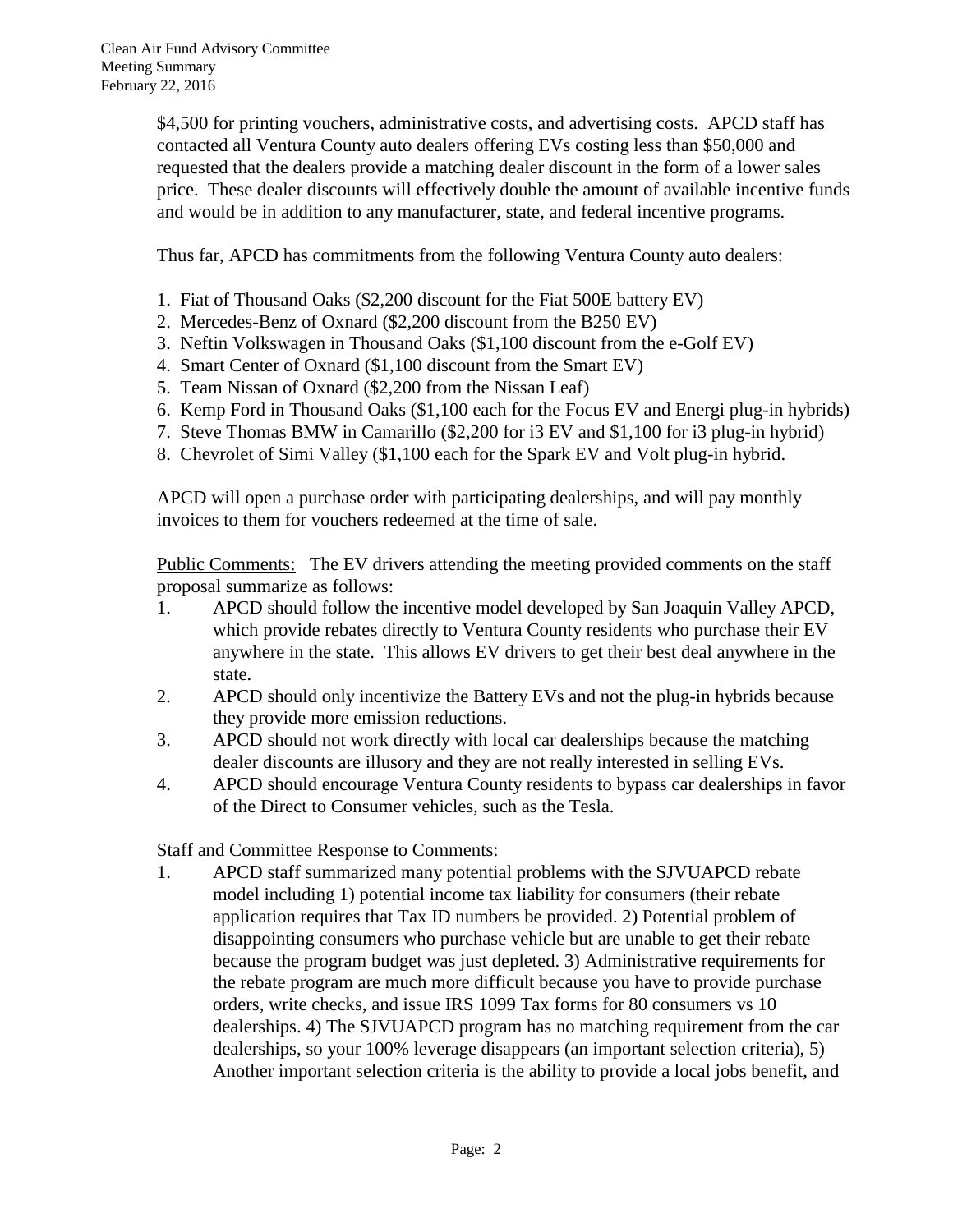supporting local dealerships with additional vehicle sales will help local employment.

- 2. Although Plug-in Hybrids do not provide as much emission reduction benefit as Battery EVs, there is still some benefit. In fact, the proposed program takes this into account by offering half the voucher amount or \$1,100 for Plug-in Hybrids vs. \$2,200 vouchers for Battery EVs. The Committee amended the staff proposal so that the focus of the program would be on Battery EVs as a response to this comment. It was felt that we should also encourage the purchase of plug-in hybrids as a bridge for consumers not ready for BEVs because of range anxiety, the need for long trip vehicles, or just getting used to the new technology.
- 3. Staff believes that the local dealer matching discounts required to participate in the program are real because many of the dealers have refused to participate in the program claiming that it would impact their profit margins. These dealer discounts are provided in addition to the manufacturer discount, state, and federal incentives. This match requirement effectively doubles the funds available for vouchers, and this leverage is one of the key criteria for selecting projects.
- 4 Staff contacted the nearest Tesla showroom in Chatsworth to see if they might be interested in participating in this voucher program. According to their salesmen, they had a banner sales month this past December because of the new state law effective January 1, 2016,, which disqualifies EV owners from the state incentive if their single income is over \$250,000 or dual income over \$500,000. Over 90 percent of Tesla buyers earn too much to qualify for the state incentive. The Tesla salesmen indicated that they would not be interested in our program because their corporate policy does not allow any additional discounting, and their customers would not be influenced by the proposal. Staff's proposal focuses on the Electric Vehicles that cost less than \$50,000 in order to be more aligned with the state legislature's concern about subsidies for high income earners.

Mr. King proposed an amendment to staff proposal that would require that 70 percent of the vouchers issued would be used for purchasing Battery EVs while the remaining 30 percent would be used for Plug-in Hybrid Vehicles. Mr. King moved and Mr. Montoya seconded the motion to fund this project. The committee unanimously approved recommending funding of this project by the Board. (Note: Since this new amendment impacted the funding distribution, staff has determined that the related budget for the program should be increased to \$122,000 instead of \$120,000, and will request that the Board approve this higher amount.)

1. Nomination of New Committee Member: James Reach

The Committee nominated James Reach as a new member of the Clean Air Fund Advisory Committee.